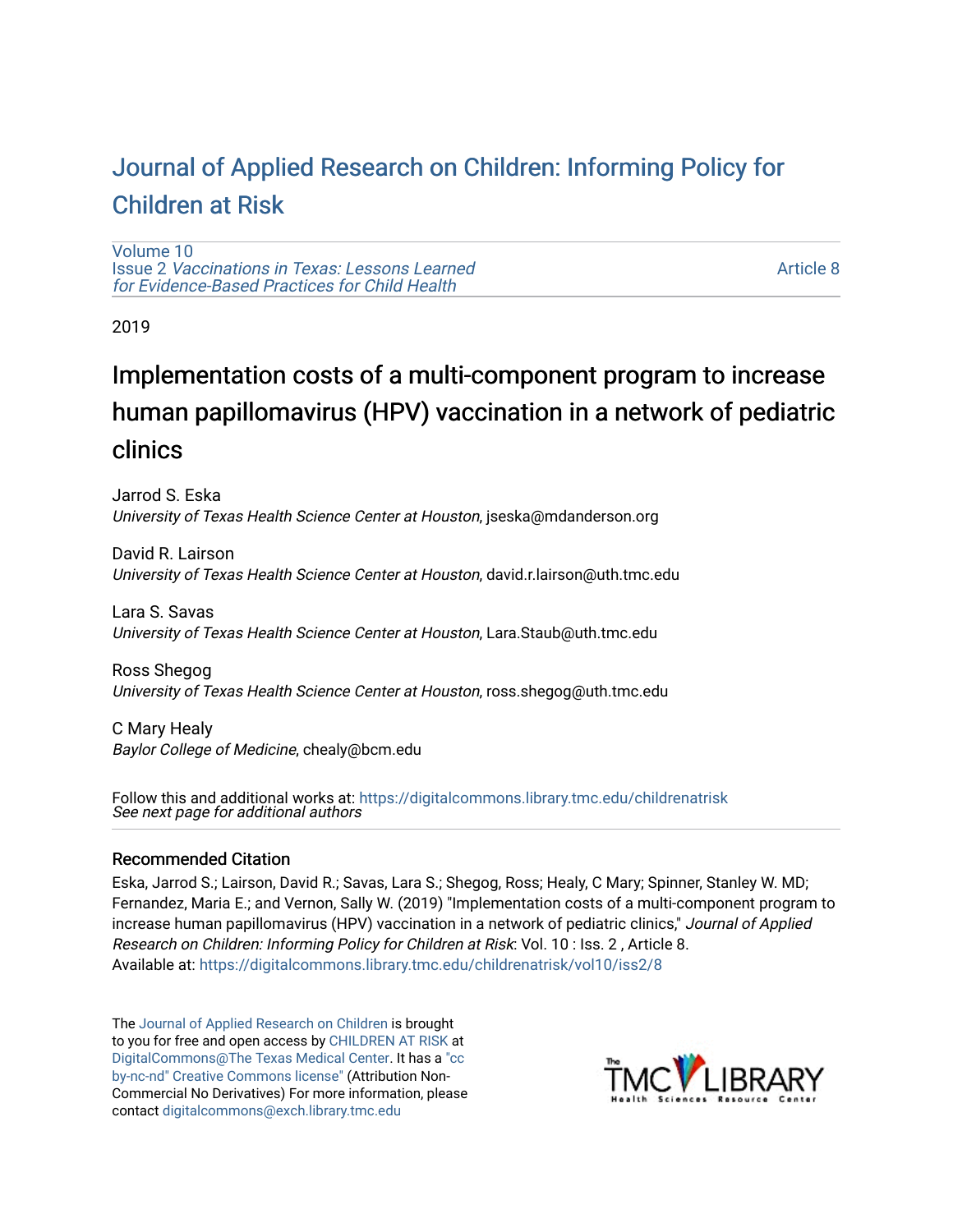## Implementation costs of a multi-component program to increase human papillomavirus (HPV) vaccination in a network of pediatric clinics

#### Acknowledgements

The study was supported by two grants from the Cancer Prevention and Research Institute of Texas (RP150014 and PP140183).

#### Authors

Jarrod S. Eska, David R. Lairson, Lara S. Savas, Ross Shegog, C Mary Healy, Stanley W. Spinner MD, Maria E. Fernandez, and Sally W. Vernon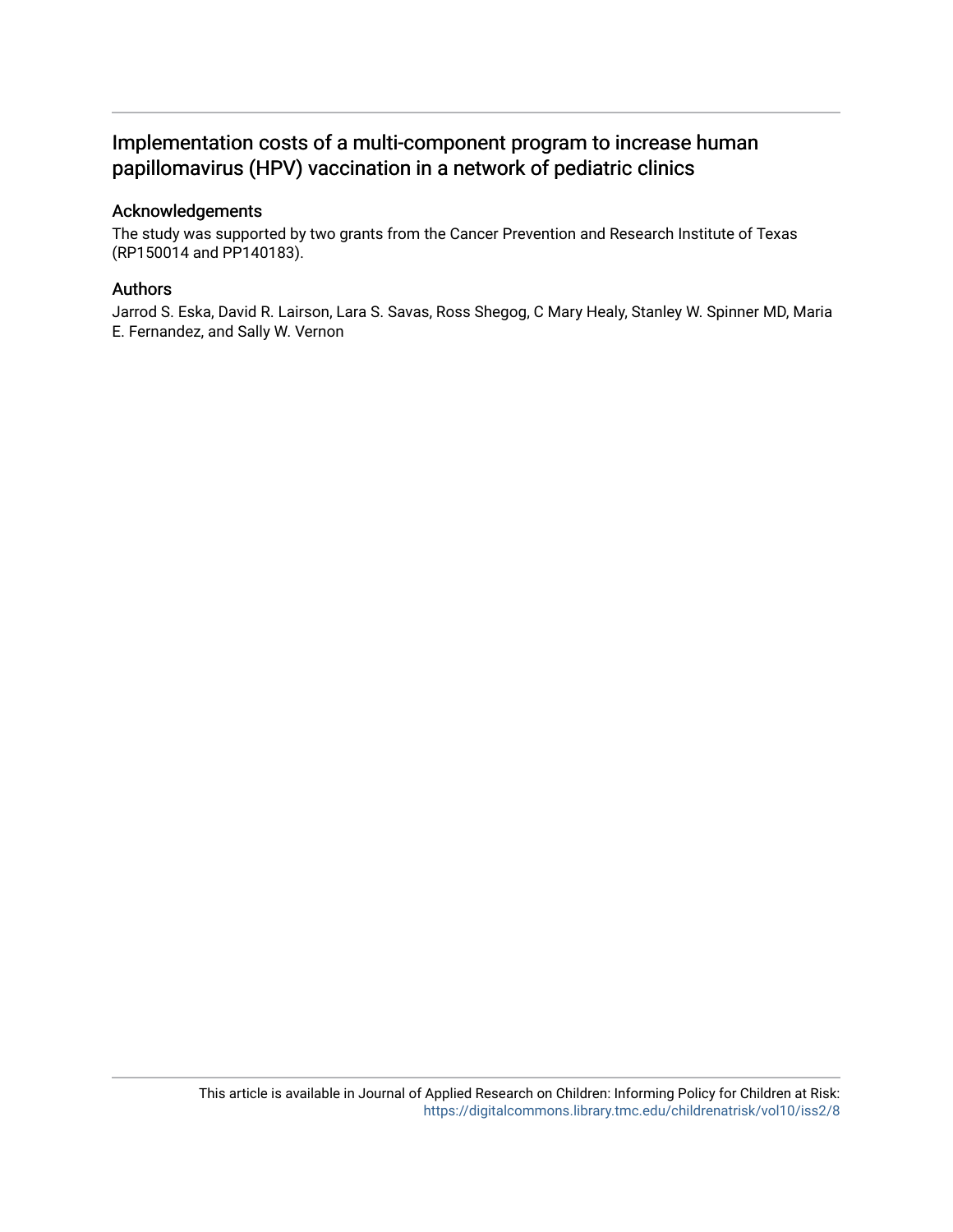#### **INTRODUCTION**

An estimated 79 million Americans are infected with the human papillomavirus (HPV). An additional 14 million people are infected each year, and most sexually active people will contract HPV at some point in their life. <sup>1</sup> Every year there are over 33,000 cancers caused by HPV, most commonly cervical cancer in women and oropharyngeal cancers in men.<sup>2</sup>

In 2006, the Food and Drug Administration (FDA) approved a vaccine that was subsequently recommended for routine vaccination by the Advisory Committee for Immunization Practices (ACIP) for adolescent girls and later boys at ages 11 and 12 years. Vaccination at this age is recommended because the immune response is stronger at younger ages and because the vaccine should be administered before the initiation of sexual activity and exposure to HPV. It is also recommended for females ages 13-26 and males ages 13-21 not previously vaccinated.<sup>3,4</sup> Awareness of the vaccine has increased since its introduction to the market. However, as of 2017, 39% of adolescent males and females were up to date with the vaccine series by age 13 and 49% of 13- to 17-year-olds were up to date compared to the 80% completion goal established by Healthy People 2020. 5,6

Missed clinical opportunities are reported as the primary factor for not achieving higher rates of HPV vaccination. <sup>7</sup> Parents have indicated that the most important determinants of having their child vaccinated are having their healthcare provider recommend it, talking with a doctor, having time to discuss it, and visiting their healthcare provider in the past year.<sup>8–13</sup> Studies have corroborated this finding by showing that receiving a strong recommendation from their healthcare provider was the most important factor in parents' decision to vaccinate their child.<sup>14,15</sup> Parents' lack of information has been cited as a key barrier, and perceived satisfaction in the quality of information they receive is associated with uptake of the vaccine. 16–18

Researchers at the University of Texas Health Science Center at Houston (UTHealth) and Baylor College of Medicine (BCM) in collaboration with Texas Children's Pediatrics (TCP) implemented evidence-based strategies to increase HPV vaccination rates in the Houston, Texas area. This multicomponent program consisted of provider assessment and feedback, provider reminders, and provider education components to increase provider recommendation of the vaccine, and parent education and reminders to provide quality information about HPV, HPV vaccination, and vaccination recommendations.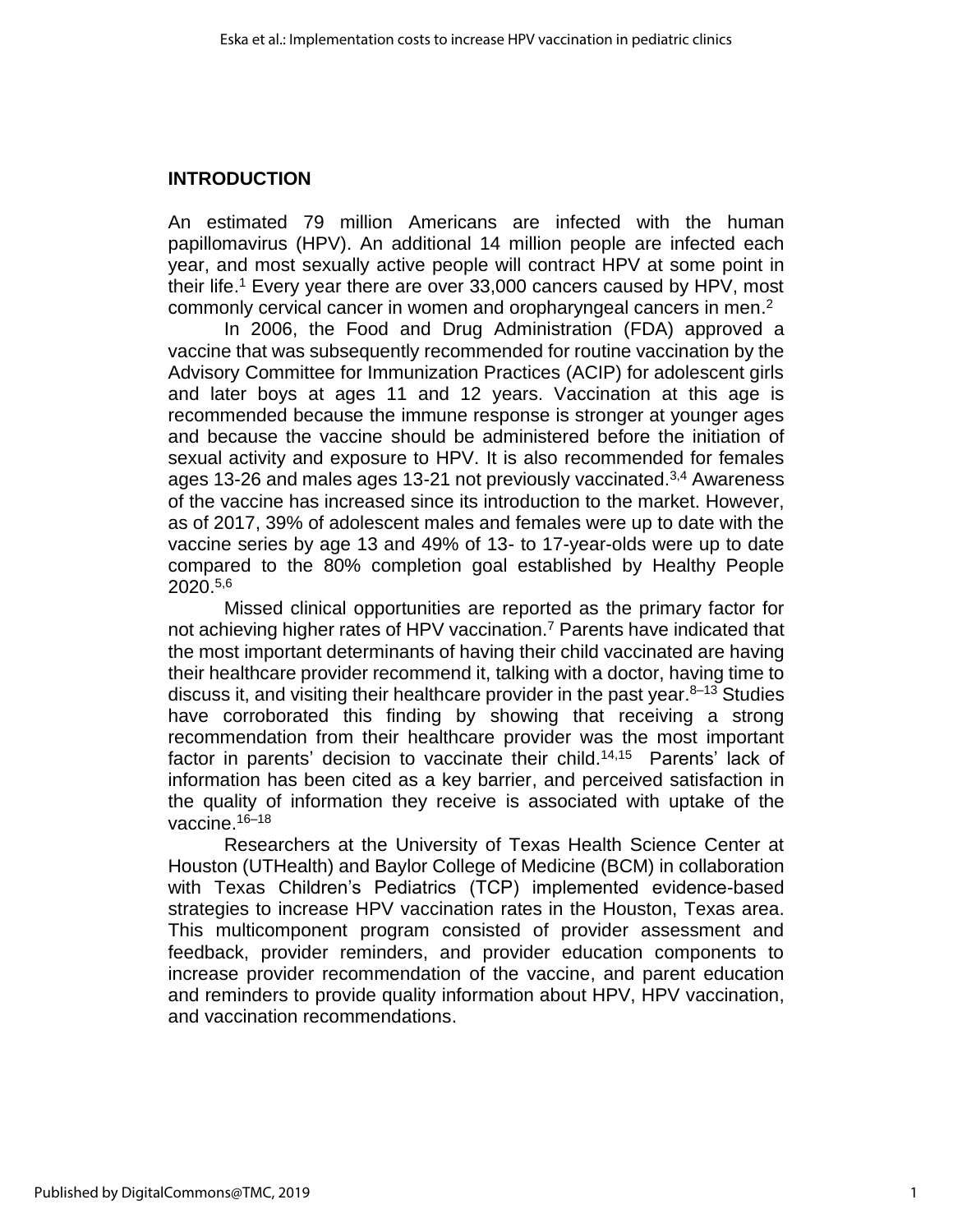The purpose of this analysis was to examine costs, from the clinic/network perspective, associated with program implementation in a large pediatric clinic network with a sensitivity analysis examining effects of varying program implementation. As providers and healthcare organizations consider vaccination initiatives, it is important for decision makers to understand costs associated with implementing and recruiting patients/guardians for various components of these programs in their respective organizations.

#### **METHODS**

#### **Study Description**

This prospective cost analysis was conducted alongside the delivery of a multicomponent program to increase HPV vaccination in a network of pediatric clinics in a 5-county area around Houston from October 2015 through February 2018. The Adolescent Vaccination Project (AVP) consisted of four sequentially implemented components: assessment and feedback, provider education, provider/parent reminders, and parent education.

The TCP network includes 51 pediatric primary care clinics affiliated with Texas Children's Hospital and serves approximately 20% of the greater Houston metropolitan area pediatric population with over 200 physicians and 800 clinical staff. The average clinic has 19 clinical staff including physicians, nurse practitioners, nurses, and medical assistants. Over 152,000 unique patients between the ages of 11 and 17 were eligible to receive the HPV vaccine during the study period.

Immunization champions serving as liaisons between researchers and their respective clinic distributed tailored assessment and feedback (A&F) reports highlighting individual physician and aggregate clinic vaccination rates. The reports allowed providers to compare their vaccination rates with other clinics as well as national goals. One year after A&F implementation, the provider education program was introduced to all clinical staff. We developed a one-hour online continuing education (CE) session based on a preliminary needs assessment to relay the most current information regarding HPV and HPV vaccination and provide best practices for communicating with parents addressing potential barriers to immunization. The final system-level program was an automated reminder system for both providers and parents. Providers received reminders through the electronic health record (EHR) indicating if a patient was due or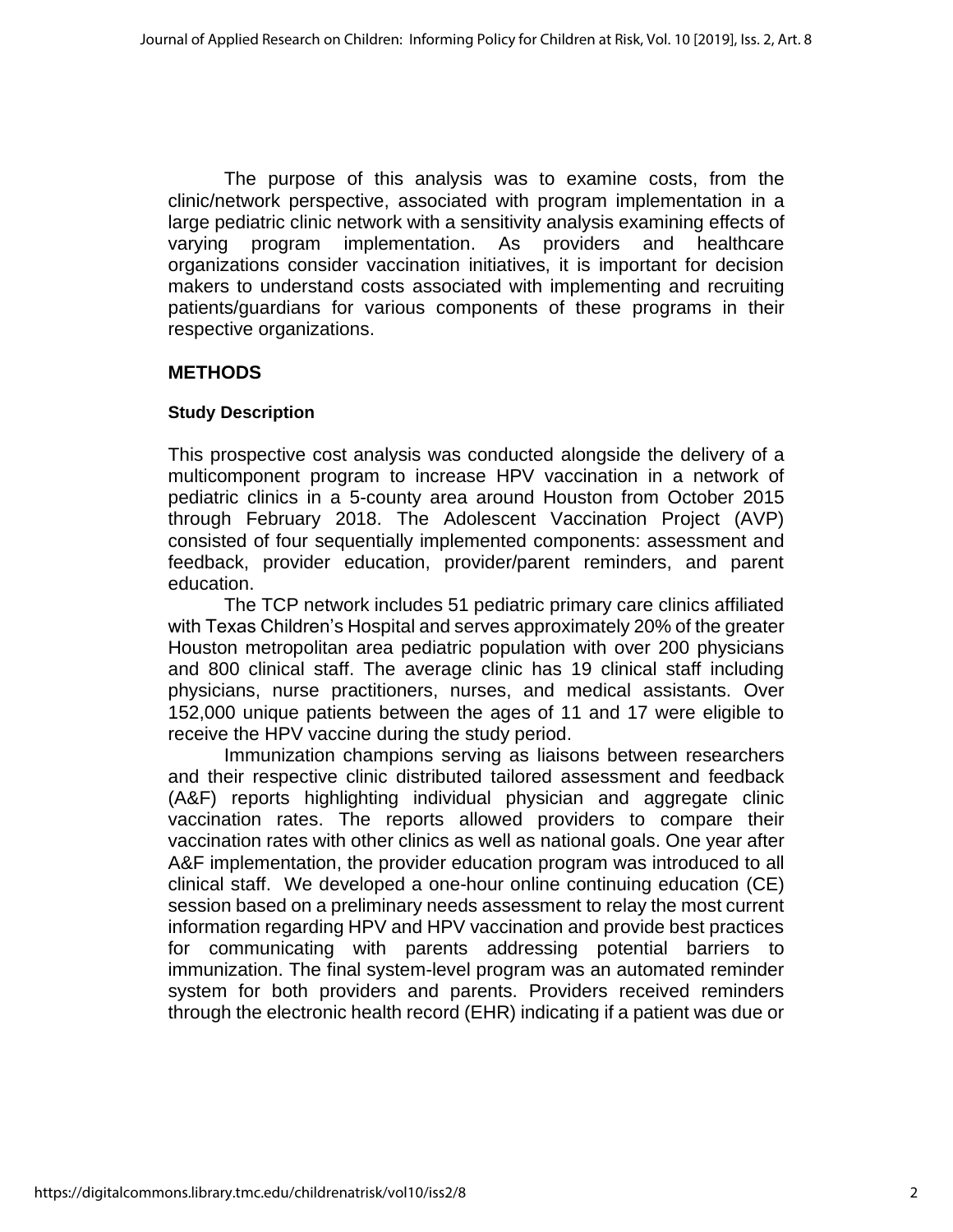overdue for a dose of HPV vaccine. Parents received similar reminders through the network's patient portal.

In addition to system-level strategies, parents were recruited to participate in a parent education program based on clinic randomization. A mobile application (app) specific to TCP presented several modules describing HPV, HPV vaccine, testimonials from network providers and parents, and tools to schedule their next appointment and receive appointment reminders through alerts on their mobile device.

#### **Cost Estimation**

In 2018, we used micro-costing at the clinic level to estimate program fixed and variable costs. This detailed and time-intensive method provides the most precise estimate of actual costs compared to gross costing, which depends on the price of services provided in the healthcare market and which may not be available for new services.<sup>19</sup>

Fixed costs were incurred prior to service delivery. These comprised contract services from third-party vendors to 1) implement automated EHR vaccination reminders for providers and parents, and 2) produce a networktailored mobile application to educate parents on HPV and HPV vaccination. Fixed costs also included training costs. Variable costs consisted of staff time, supplies, and recruitment necessary to implement each strategy. With the clinic as the primary unit of analysis, we estimated an average cost per clinic by distributing fixed costs evenly among all clinics. Because of variation in the number of providers at each clinic, variable average costs were weighted on clinic resource utilization.

#### **Variable Cost**

We calculated the cost of time spent by project staff, clinic staff, and parents receiving the program by multiplying an estimated per-minute rate measured in US dollars by their time spent implementing tasks or participating in the education programs. Project staff pay rates and time available for implementation of tasks were adjusted by accounting for fringe benefits and estimated productivity rates (Table 1). Previous studies have used an 85% productivity rate largely based on Urban et al  $(1990)^{20}$ . Since mid-1990, the US has seen significant growth in the average annual labor productivity due to capital investments in information technology along with innovative work processes. <sup>21</sup> A more recent analysis by Burda et al. (2015) used the American Time Use Survey (ATUS) 2003-2012, where sample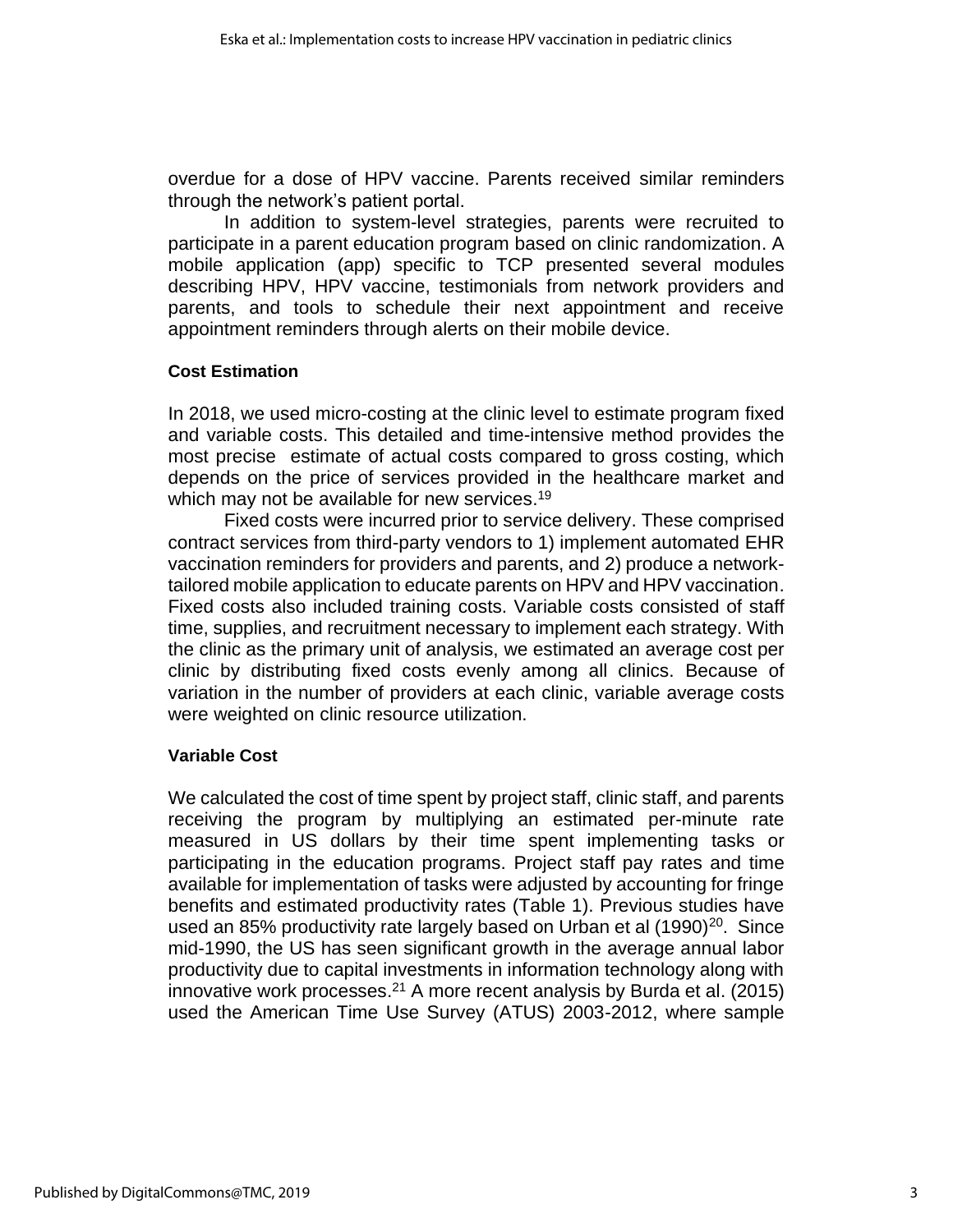respondents reported spending 7% of their time at work not working.<sup>22</sup> Hence, productivity was assumed as 93% in this analysis.

Project staff time was self-reported using logs measuring time spent training immunization champions, maintaining clinic staff rosters, producing quarterly A&F reports, and producing additional resources including fact sheets and champion binders.

Clinic staff per-minute rates were estimated by averaging actual pay rates from a sample of 120 clinical staff representing all job classifications. Time spent by clinical staff implementing the different strategies was collected in two ways. First, immunization champions reported the time spent distributing and discussing the A&F reports with their peers using time logs. Second, we captured time spent completing the online CE using system-generated completion reports and multiplying the participants estimated wage rate by the duration of the learning module.

Material costs were captured by multiplying the number of pages printed for the A&F reports, training materials, and additional resources by the cost per page and then adding additional supplies where appropriate. Postage costs were incurred with the first two quarterly A&F reports; however, subsequent reports were sent via TCP's inter-institutional mailroom at no cost to the project. Because the reminder and educational programs were delivered electronically, material costs associated with these strategies were not incurred.

#### **Fixed Cost**

Third-party vendors were contracted to program and implement provider and parent reminders in the EHR and produce the mobile APP for the parent education program. Contractors created a pediatric EHR wellness registry on which an algorithm was applied to inform providers on patient's HPV vaccination status and whether any doses of HPV vaccine were due. The same registry and algorithm were used to notify parents of their child's HPV vaccination status through the online patient portal. App developers designed, tested, launched, and maintained the network-specific parent education program on multiple mobile platforms.

Parents were required to complete an online survey to participate in the parent education component. This contact method generated recruitment costs of only parents eligible to receive the education component based on the clinic they identified with. Because this analysis is from the clinic/network perspective, parent time spent engaging in the recruitment process was excluded. However, monetary incentives received via an electronic gift card were included as their cost was born by the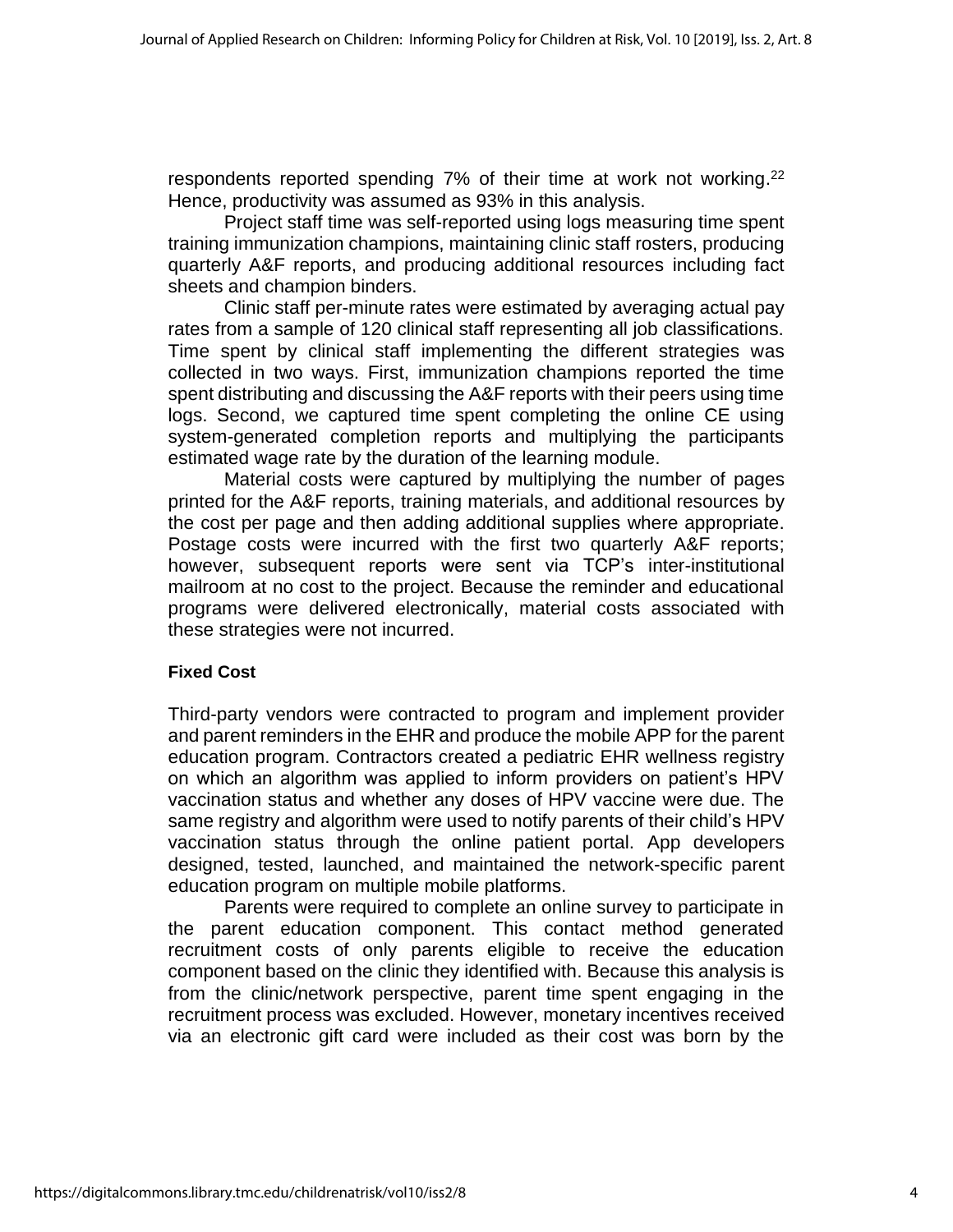program to attract participants. Also included were time and mileage of project staff incurred inviting parents to the program and visiting clinics to actively recruit participants at clinics randomized to receive the parent education component.

#### **RESULTS**

#### **Program Implementation**

Total program implementation costs between October 2015 and February 2018 totaled \$157,534. The average cost per clinic (n=51) was \$4749 weighted on clinic size and staff participation. In aggregate, the average cost per HPV vaccination-eligible adolescent was about \$1.

Quarterly A&F reports were delivered to 6 pilot clinics beginning in February 2016 with full rollout to all clinics in May 2016 at a total cost of \$35,334 and average cost of \$786 per clinic (Table 2). Costs were categorized by personnel time spent producing and distributing the A&F reports, material costs, and binders provided to keep each respective clinic's reports. Time spent by project and clinic staff producing and distributing the A&F reports totaled \$21,611 and \$7935, respectively. The cost of the packets was \$4683 and \$1105 for the champion binders totaling \$5788 in material costs. Average costs per clinic were \$660 and \$125 for personnel time and materials, respectively. Time costs represented 84% of the total A&F implementation cost with 73% of that representing the time spent extracting vaccination rates from the EHR composing the reports, and compiling them into packets for each of the 51 clinics.

A total of 221 clinical staff completed the 1-hour online course at a total cost of \$10,225 in personal time and an average of \$368 per clinic (Table 2). The largest share, \$6699 (66%), resulted from 55 physicians (25%) completing the course and having the highest wage rate. Medical assistants (MAs) constituted the largest share of participants (92, or 42%) at a cost of \$1516 (15%). Nurses (49, or 22%) also completed the course costing \$1306 (13%). The remainder of participants were made up of a combination of nurse practitioners, practice managers, social workers, and other clinical support staff.

Healthcare providers and parents received automated reminders through the EHR at a cost of \$42,000 for third-party contracted services (Table 2). The total cost was not dependent on clinic size and was divided equally among all 51 clinics for an average cost of \$824.

The parent education component cost totaled \$55,228, representing combined contracted services for producing the tailored mobile app (Table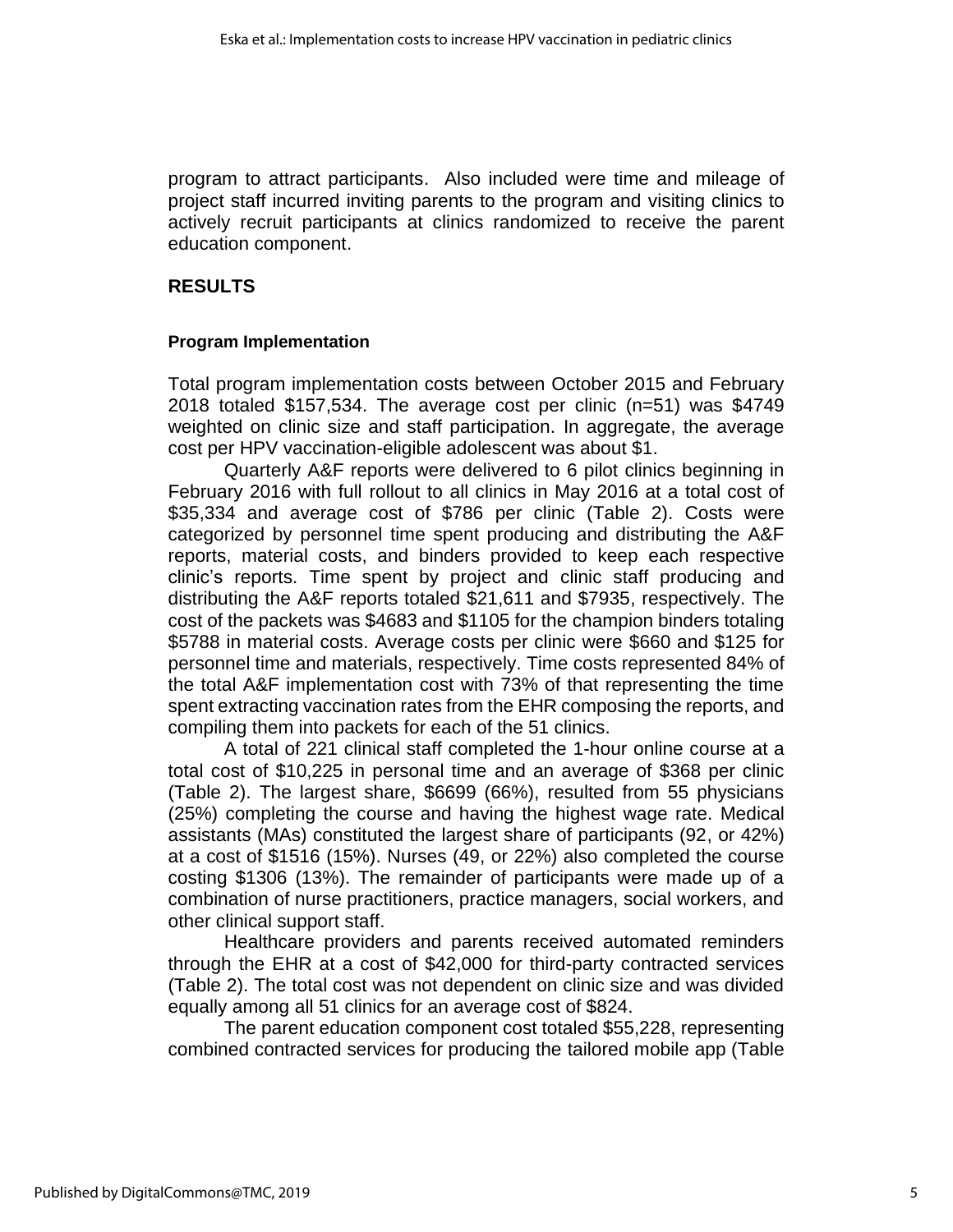2). Fifty-six of the 141 parents intended for treatment utilized the mobile education application and averaged less than a minute per parent directed to the app. The average contract cost was \$2126 per clinic receiving the app. Including the parent recruitment cost resulted in a total cost of \$63,286 at an average of \$2540 per clinic.

#### **Champion Training and Parent Recruitment**

Prior to program rollouts, TCP champions, 2 from each clinic, participated in a series of training webinars, 1 for the pilot clinics and 3 for all clinics, hosted by UTHealth project staff. Each webinar was approximately 30 minutes and with a total training cost of \$6689 (Table 2). A total of 223 TCP staff identified as champions participated in at least 1 of 4 webinars at a time cost of \$5907, an average cost of \$115 per clinic. Due to champion turnover throughout the study period, an average of 2 webinars were attended by each participant. The cost of hosting and administering the training sessions was \$782.

Additionally, variable recruitment costs were incurred to introduce the parent education component. Ninety-eight parents were recruited through the online survey at a total cost of \$8058 with the largest individual share coming from incentives paid to participants (\$3525, or 44%). The remaining \$4533 (56%) resulted from recruitment activities including project staff time and traveling to clinics, and providing recruitment printed materials.

#### **Sensitivity Analysis**

There were 3 primary sources of variability in measured costs of program implementation: variation in TCP champion participation and wage rates, number of parents participating in the parent education, and the methods for recruiting participants in the parent education component. A sensitivity analysis was conducted using total average costs to demonstrate how costs vary with different TCP staff and parent participation.

A&F implementation costs were estimated under different scenarios depending on variation in TCP wage rates under the observed participation level. The least costly and costliest scenarios assume observed champion participation at the lowest and highest TCP wage rates--medical assistants and physicians--that resulted in cost estimates of \$633 and \$807 per clinic, respectively. These were compared to observed wage rates, or base case, of \$786 per clinic. Assuming the least costly and costliest scenarios, total program implementation cost ranges between \$151,413 and \$162,747 with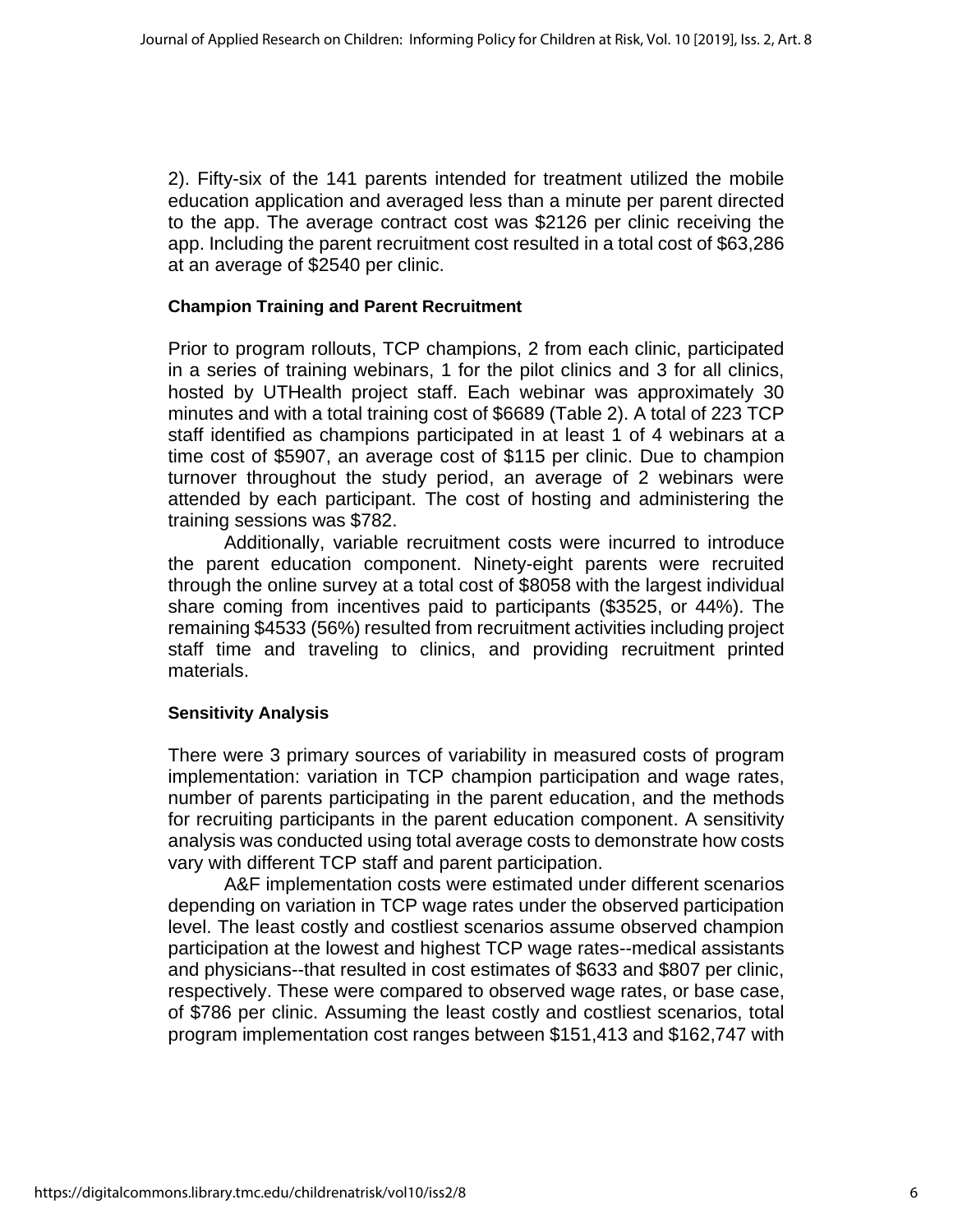differences from the observed \$157,534 of -\$6121 and +\$5213, respectively.

The parent component targeted 26 clinics randomly assigned to receive the parent education component from among the total 51 clinics. We then used simulation to scale up the intervention to all clinics and estimate the effect on the total average cost of the parent education. Observed weighted average recruitment costs were imputed for the additional clinics, resulting in an average variable cost of \$360 per clinic. Fixed costs were distributed across all 51 clinics, yielding an assumed average fixed cost of \$1082 per clinic. The total average cost of expanding the parent component to all clinics declined from the observed \$2540 to an estimated \$1443 due to broader distribution of fixed costs. Assuming average observed cost across the additional 25 clinics, total implementation cost increases by \$10,350 to \$167,884.

It is assumed recruitment costs through the parent survey would be incurred under normal implementation. The sensitivity analysis was expanded to consider alternate scenarios, assuming no survey was used for recruitment as a minimum, the observed costs as the maximum, and the midpoint to estimate a combination or alternate recruitment strategy. Incentive cost totaled \$3525. Removing this component resulted a 44% reduction in recruitment cost to \$4533 (\$126 per clinic from \$414). Assuming a midpoint cost savings of \$1763, recruitment costs are estimated at \$6295 (\$270 per clinic). Different recruitment strategies may have a significant effect on recruitment costs; however, in this case, total implementation cost was reduced only about 3% to \$154,009 at the minimum and only about 1% to \$155,771 at the assumed midpoint.

### **DISCUSSION**

Implementation costs were estimated for a multicomponent strategy to increase HPV vaccination rates in a large pediatric clinic network. A&F, provider education, provider/parent reminders, and parent education components were implemented at total average costs of \$786, \$368, \$824, and \$2126, respectively, per clinic. The AVP program was delivered at a total cost of \$157,534, or \$4749 per clinic. Sixty-six percent (\$103,917) of the total costs were fixed, including contracted services to produce vaccination reminders to providers and parents and the tailored parent education mobile app and training costs. The variable costs included materials and personal time spent generating and distributing A&F reports and time spent participating in the provider education program (29%, \$45,559) and recruiting parents to the AVP (5%, \$8058). Future programs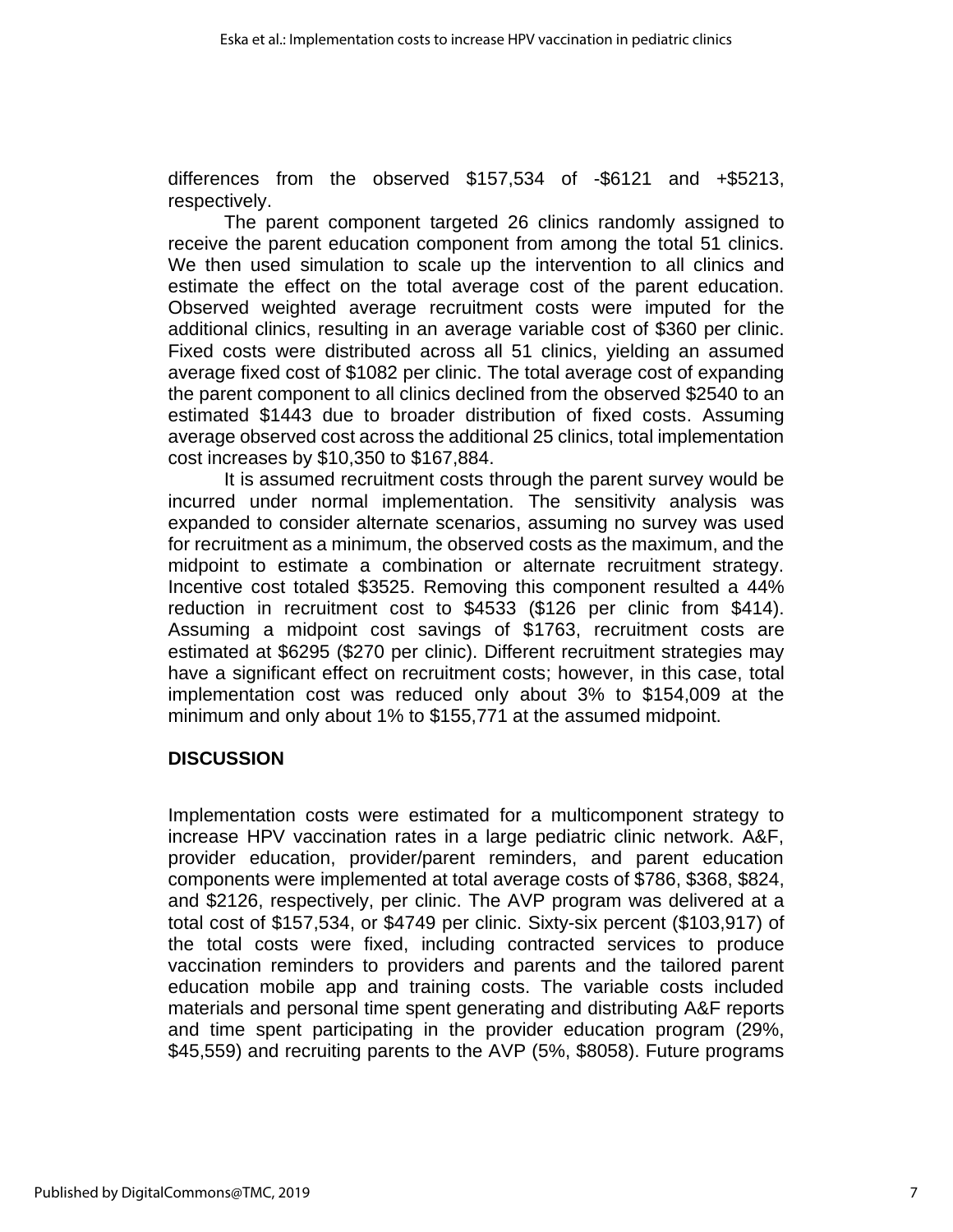may forgo this recruitment step with the risk of drawing ineligible participants and attracting fewer participants.

Though excluded from this clinic/network perspective, we estimated the time spent by parents engaging with the mobile app and recruitment activities and the cost associated with that time. Parents spent an average of about 17 minutes, mostly completing the survey. The cost of this time totaled \$599 completing the recruitment survey and \$51 utilizing the education app. We found this cost to be minimal, only accounting for about 0.4% of the total program cost.

The analysis utilizes the network/clinic as the unit of analysis to inform administrators about the costs associated with implementing these system-level strategies. Previous studies examining costs of programs to increase HPV vaccination rates and cancer screening have focused on patients as the unit of analysis. A 2017 study compared 2 HPV vaccination intervention strategies for Hispanic parents of daughters aged 9 to 17 years old. The estimated per-participant cost was \$88 for the print-based photo novella method and \$108 for the iPad-based tailored interactive multimedia intervention. <sup>23</sup> The AVP program was delivered at an estimated \$1 per HPV vaccine-eligible adolescent, highlighting the advantage of implementing in a large clinic network and targeting providers reaching substantially more eligible patients than other strategies. For example, over the course of this study, 155,000 HPV vaccination-eligible adolescents were seen in TCP clinics and 107,165 (69%) initiated the vaccine series. In 2017, about 58% of adolescents in Texas had received one or more dose of HPV vaccine while about 40% were up to date.<sup>24</sup> Though observed vaccine initiation during the study period does not meet the Healthy People 2020 goal of 80%, it considerably outpaces Texas rates.

Even though the observed AVP costs per patient are less than those of other intervention strategies, the sensitivity analysis shows that the level of participation and wage rates have an effect on overall cost to the clinic and network for implementing these strategies. Depending on who and how many participate in the A&F component, program costs can vary from \$633 to \$807 per clinic, compared to the observed \$786. This results in a range of about \$151,413 to \$162,747 in total costs. Additionally, expanding the parent education component to all 51 clinics reduced the per-clinic average cost from \$2540 to \$1443. Because a large share of the total cost is fixed, the overall average cost per clinic is sensitive to the number of clinics and parents participating in the program though total program costs increase by \$10,350 when expanding across all clinics.

This study has limitations. UTHealth personnel time costs were based on self-reported time, and TCP wage rates were based on a sample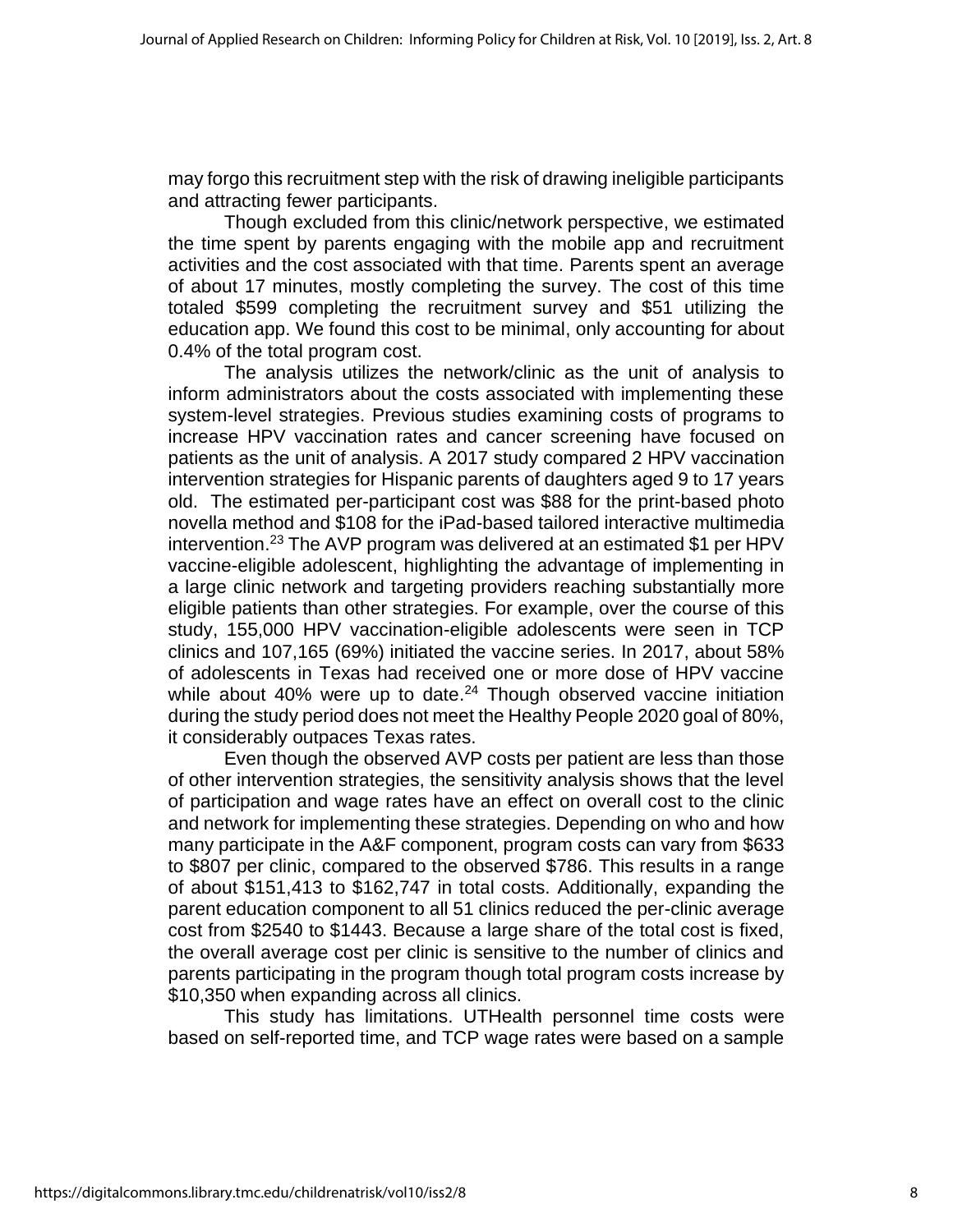of actual salaries across all job descriptions. It is also possible for providers to complete the education module outside of normal clinic hours, reducing clinic costs, and imposing a personal time cost on the provider. Wage information for parents was estimated based on census per-capita income of the individuals' zip code. Time spent by providers discussing HPV vaccination with patients was not observed and therefore omitted from the cost estimates.

### **CONCLUSION**

While HPV vaccination has been shown to be a cost-effective way to prevent HPV-related cancers<sup>25</sup>, the cost of strategies for increasing HPV vaccination have not been determined. Provider-based strategies including A&F, provider education, and reminders were implemented at costs of \$35,334, \$10,225, and \$42,000, respectively, with a complimentary parent component introduced to a random sample of clinics costing \$55,228. Additional training and recruitment costs equaled \$6689 and \$8058, respectively. Fixed costs represented the largest share (66%) of total costs, making the results sensitive to the number of participating clinics and parents (Figure 1). Future assessments should replicate the cost analysis under normal operating conditions with minimal to no external support. This research serves to inform implementation scientists and clinic and provider network decision-makers on the costs of implementing strategies for increasing HPV vaccination among adolescent patient populations.

### **REFERENCES**

- 1. Centers for Disease Control and Prevention. Genital HPV infection-- CDC fact sheet. [https://www.cdc.gov/std/hpv/HPV-FS-July-2017.pdf.](https://www.cdc.gov/std/hpv/HPV-FS-July-2017.pdf) Accessed April 15, 2020.
- 2. National Cancer Institute. HPV and cancer. https://www.cancer.gov/about-cancer/causesprevention/risk/infectious-agents/hpv-and-cancer. Published 2019. Accessed April 15, 2020.
- 3. Henry J. Kaiser Family Foundation. The HPV vaccine: access and use in the U.S. [https://www.kff.org/womens-health-policy/fact](https://www.kff.org/womens-health-policy/fact-sheet/the-hpv-vaccine-access-and-use-in-the-u-s/)[sheet/the-hpv-vaccine-access-and-use-in-the-u-s/.](https://www.kff.org/womens-health-policy/fact-sheet/the-hpv-vaccine-access-and-use-in-the-u-s/) Published October 9, 2018. Accessed April 15, 2020.
- 4. US Food and Drug Administration. Human papillomavirus vaccine. https://www.fda.gov/BiologicsBloodVaccines/Vaccines/ApprovedPro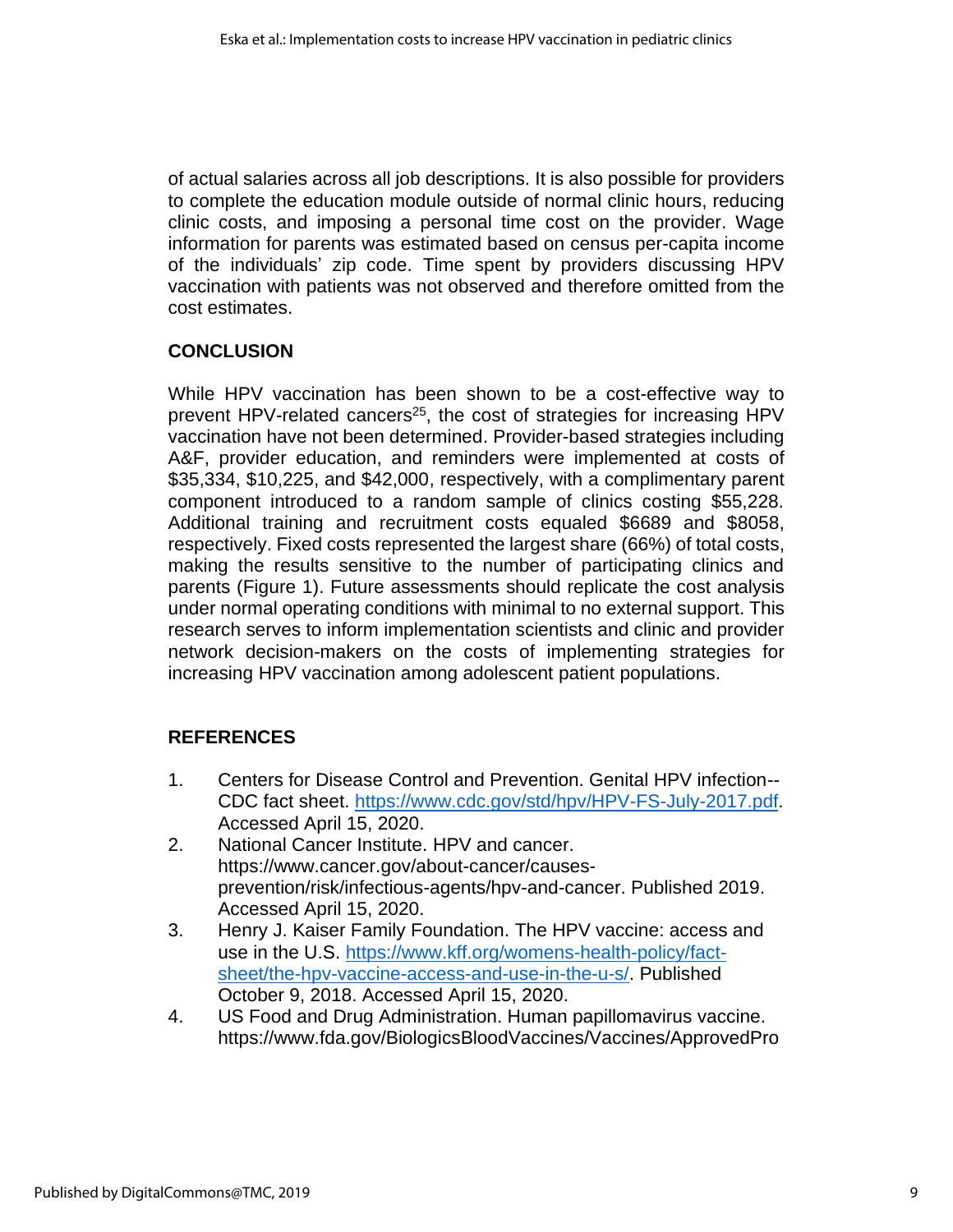ducts/ucm172678.htm. Published 2017. Updated January 31, 2018. Accessed April 15, 2020.

- 5. Walker TY, Elam-Evans LD, Yankey D, et al. National, regional, state, and selected local area vaccination coverage among adolescents aged 13-17 Years--United States, 2017. *MMWR Morb Mortal Wkly Rep*. 2018;67(33):909-917. doi:10.15585/mmwr.mm6733a1
- 6. Healthy People 2020. Immunization and infectious diseases. https://www.healthypeople.gov/2020/topicsobjectives/topic/immunization-and-infectious-diseases/objectives. Accessed April 15, 2020.
- 7. National Cancer Institute. President's Cancer Panel. Accelerating HPV vaccine uptake: urgency for action to prevent cancer. [https://deainfo.nci.nih.gov/advisory/pcp/annualReports/HPV/index.ht](https://deainfo.nci.nih.gov/advisory/pcp/annualReports/HPV/index.htm) [m.](https://deainfo.nci.nih.gov/advisory/pcp/annualReports/HPV/index.htm) Accessed April 15, 2020.
- 8. Reiter PL, Katz ML, Paskett ED. Correlates of HPV vaccination among adolescent females from Appalachia and reasons why their parents do not intend to vaccinate. *Vaccine*. 2013;31(31):3121- 3125. doi:10.1016/j.vaccine.2013.04.068
- 9. Dorell C, Yankey D, Kennedy A, Stokley S. Factors that influence parental vaccination decisions for adolescents, 13 to 17 years old. *Clin Pediatr (Phila)*. 2013;52(2):162-170. doi:10.1177/0009922812468208
- 10. Etter DJ, Zimet GD, Rickert VI. Human papillomavirus vaccine in adolescent women. *Curr Opin Obstet Gynecol*. 2012;24(5):305-310. doi:10.1097/GCO.0b013e3283567005
- 11. Ylitalo KR, Lee H, Mehta NK. Health care provider recommendation, human papillomavirus vaccination, and race/ethnicity in the US National Immunization Survey. *Am J Public Health*. 2013;103(1):164-169. doi:10.2105/AJPH.2011.300600
- 12. Bartlett JA, Peterson JA. The uptake of human papillomavirus (HPV) vaccine among adolescent females in the United States. *J Sch Nurs*. 2011;27(6):434-446. doi:10.1177/1059840511415861
- 13. Perkins RB, Apte G, Marquez C, et al. Factors affecting human papillomavirus vaccine use among white, black and Latino parents of sons. *Pediatr Infect Dis J*. 2013;32(1):e38-e44. doi:10.1097/INF.0b013e31826f53e3
- 14. Holman DM, Benard V, Roland KB, Watson M, Liddon N, Stokley S. Barriers to human papillomavirus vaccination among US adolescents. *JAMA Pediatr*. 2014;168(1):76-82. doi:10.1001/jamapediatrics.2013.2752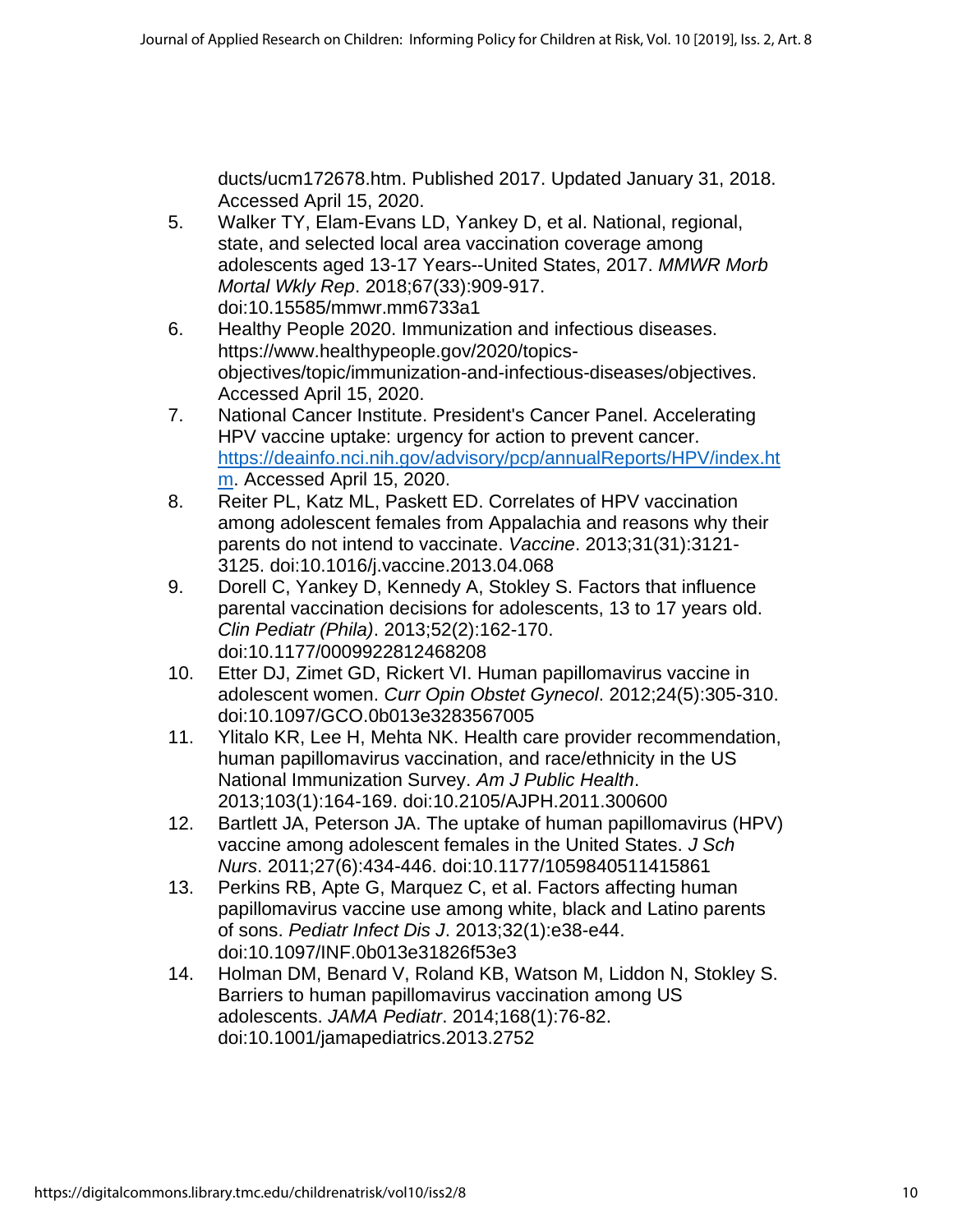- 15. Perkins RB, Clark JA, Apte G, et al. Missed opportunities for HPV vaccination in adolescent girls: a qualitative study. *Pediatrics*. 2014;134(3):e666-e674. doi:10.1542/peds.2014-0442
- 16. McRee A-L, Gottlieb SL, Reiter PL, Dittus PJ, Tucker Halpern C, Brewer NT. Human papillomavirus vaccine discussions: an opportunity for mothers to talk with their daughters about sexual health.. *Sex Transm Dis*. 2012;39(5):394-401. doi:10.1097/OLQ.0b013e318248aaa0
- 17. Brewer NT, Gottlieb SL, Reiter PL, et al. Longitudinal predictors of human papillomavirus vaccine initiation among adolescent girls in a high-risk geographic area. *Sex Transm Dis*. 2011;38(3):197-204. doi:10.1097/OLQ.0b013e3181f12dbf
- 18. Stretch R, Roberts SA, McCann R, et al. Parental attitudes and information needs in an adolescent HPV vaccination programme. *Br J Cancer*. 2008;99(11):1908-1911. doi:10.1038/sj.bjc.6604766
- 19. Drummond MF, Sculpher MJ, Claxton K, Stoddart GL, Torrance GW. *Methods for the Economic Evaluation of Health Care Programmes*. 4<sup>th</sup> ed. Oxford, UK: Oxford University Press; 2015.
- 20. Urban N, Self S, Kessler L, et al. Analysis of the costs of a large prevention trial. *Control ClinTrials*. 1990;11:129-146.
- 21. Black SE, Lynch LM. What's driving the new economy? The benefits of workplace innovation. *Econ J*. 2004;114(493):F97-F116. doi:10.1111/j.0013-0133.2004.00189.x
- 22. Burda M, Genadek KR, Hamermesh DS. *Not Working at Work: Loafing, Unemployment, and Labor Productivity*. Cambridge, MA: National Bureau of Economic Research; 2016. [https://www.nber.org/papers/w21923.](https://www.nber.org/papers/w21923) Published January 2016. Accessed April 15, 2020.
- 23. Karanth SS, Lairson DR, Huang D, Savas LS, Vernon SW, Fernández ME. The cost of implementing two small media interventions to promote HPV vaccination. *Prev Med*. 2017;99:277- 281. doi:10.1016/j.ypmed.2017.03.002
- 24. Texas Department of State Health Services. National Immunization Survey-Teen (NIS-Teen) 2018, Texas. https://www.dshs.state.tx.us/immunize/coverage/NIS/National-Immunization-Survey-Teen-(NIS-Teen)-2018,-Texas/. Published 2019. Updated April 15, 2020. Accessed April 15, 2020.
- 25. Chesson HW, Ekwueme DU, Sarailya M, Markowtz LE. Costeffectiveness of human papillomavirus vaccination in the United States. *Emerg Infect Dis*. 2008;14(2):244-251. doi:10.3201/eid1402.070499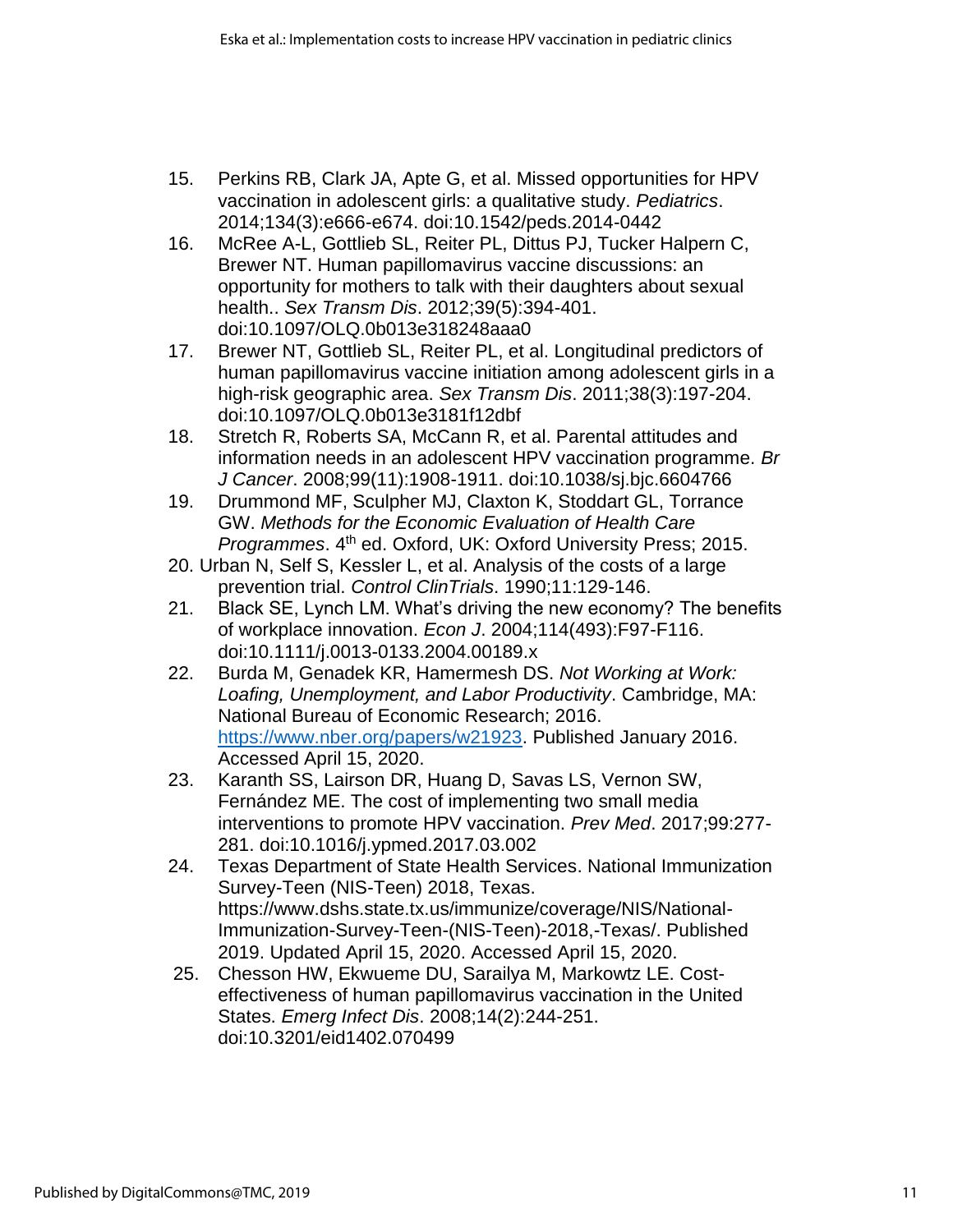Journal of Applied Research on Children: Informing Policy for Children at Risk, Vol. 10 [2019], Iss. 2, Art. 8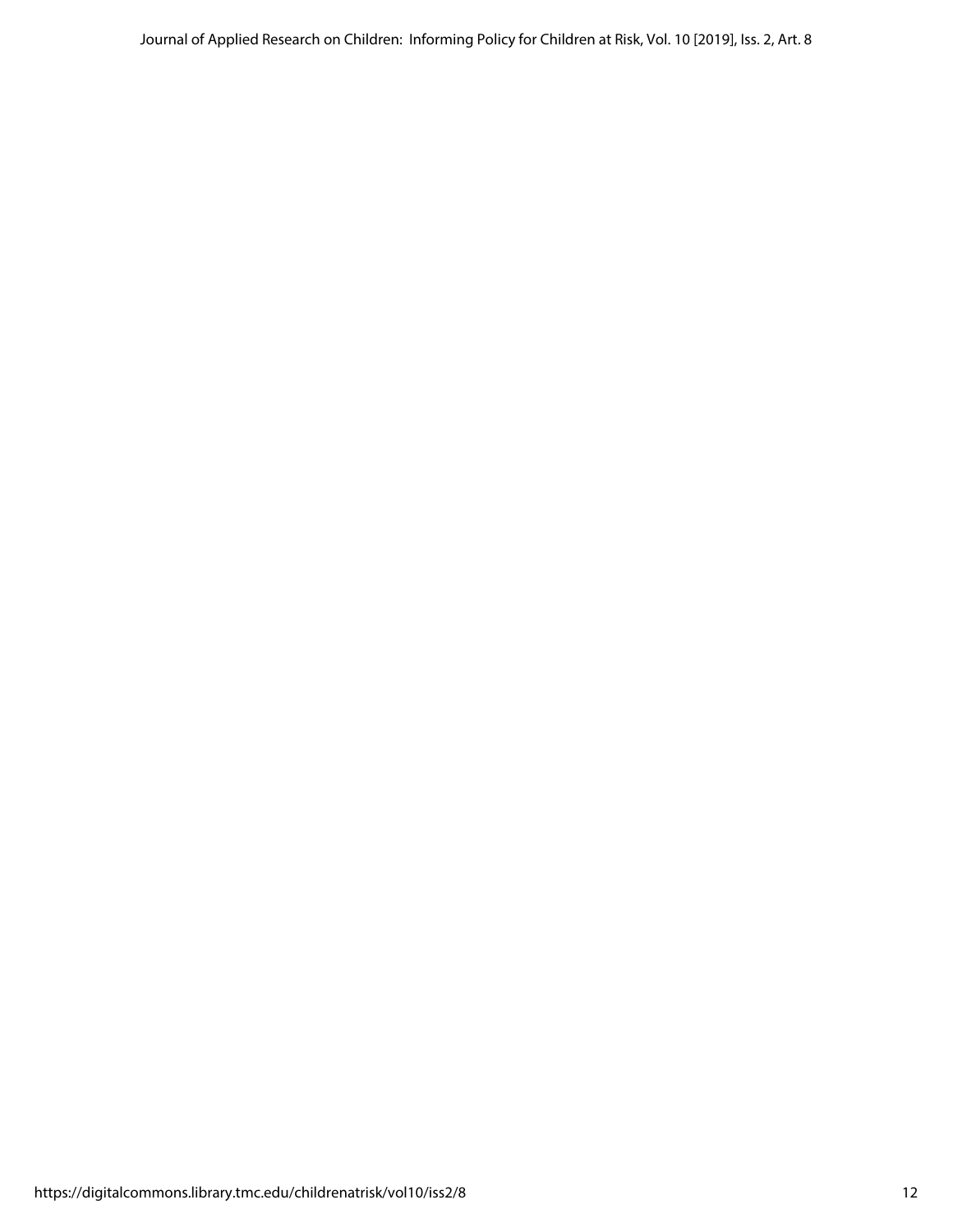#### **Table 1. Project Staff Wage Adjustment**

| Position            | <b>Base</b>  | <b>Base</b> | Fringe         | Salary | Salary        | Total        | Annual       | Annual       | Proportion | Adjusted      |
|---------------------|--------------|-------------|----------------|--------|---------------|--------------|--------------|--------------|------------|---------------|
|                     | Work         | Annual      | <b>Benefit</b> | and    | per           | Paid         | <b>Hours</b> | <b>Hours</b> | of Paid    | Salary        |
|                     | <b>Hours</b> | Salary      | Rate           | Fringe | <b>Minute</b> | Time Off     | at Work      | Available    | Time       | per           |
|                     | per Year     | $(\$)$      | (1)            | (2)    | (3)           | <b>Hours</b> | (5)          | for Tasks    | Available  | <b>Minute</b> |
|                     |              |             |                |        |               | (4)          |              | (6)          | for Tasks  | (8)           |
|                     |              |             |                |        |               |              |              |              |            |               |
| Project manager     | 2080         | 70,845      | 0.27           | 89,973 | 0.72          | 188          | 1892         | 1760         | 0.85       | 0.85          |
| Project coordinator | 2080         | 45,320      | 0.33           | 60,276 | 0.48          | 176          | 1904         | 1771         | 0.85       | 0.57          |
| Database manager    | 2080         | 66,852      | 0.33           | 88,913 | 0.71          | 260          | 1820         | 1693         | 0.81       | 0.88          |
| Graduate assistant  | 1040         | 20,000      | 0.26           | 25,200 | 0.40          | 40           | 1000         | 930          | 0.89       | 0.45          |

(1) Institution fringe benefit rates

(2) (Base Salary \* Fringe Benefit Rate) + Base Annual Salary

(3) Per-minute rate of Base Annual Salary excluding fringe benefits. 100% based on 52 wk/y and 40 h/wk. 50% based on 52 wk/y and 20 h/wk. Intern is 10 wk/y and 40 h/wk.

(4) 100% employees calculated at 8 h/day and 50% employees calculated at 4 h/day.

(5) Work hours per Year - Total Paid Time Off Hours

(6) Annual Hours at work - (Annual Hours at Work \* 0.07). Calculation based on 93% productivity rate based on Burda et al. 21

(7) Annual Hours Available for Work / Work Hours per Year

(8) (Salary and Fringe / Annual Hours Available for Tasks) / 60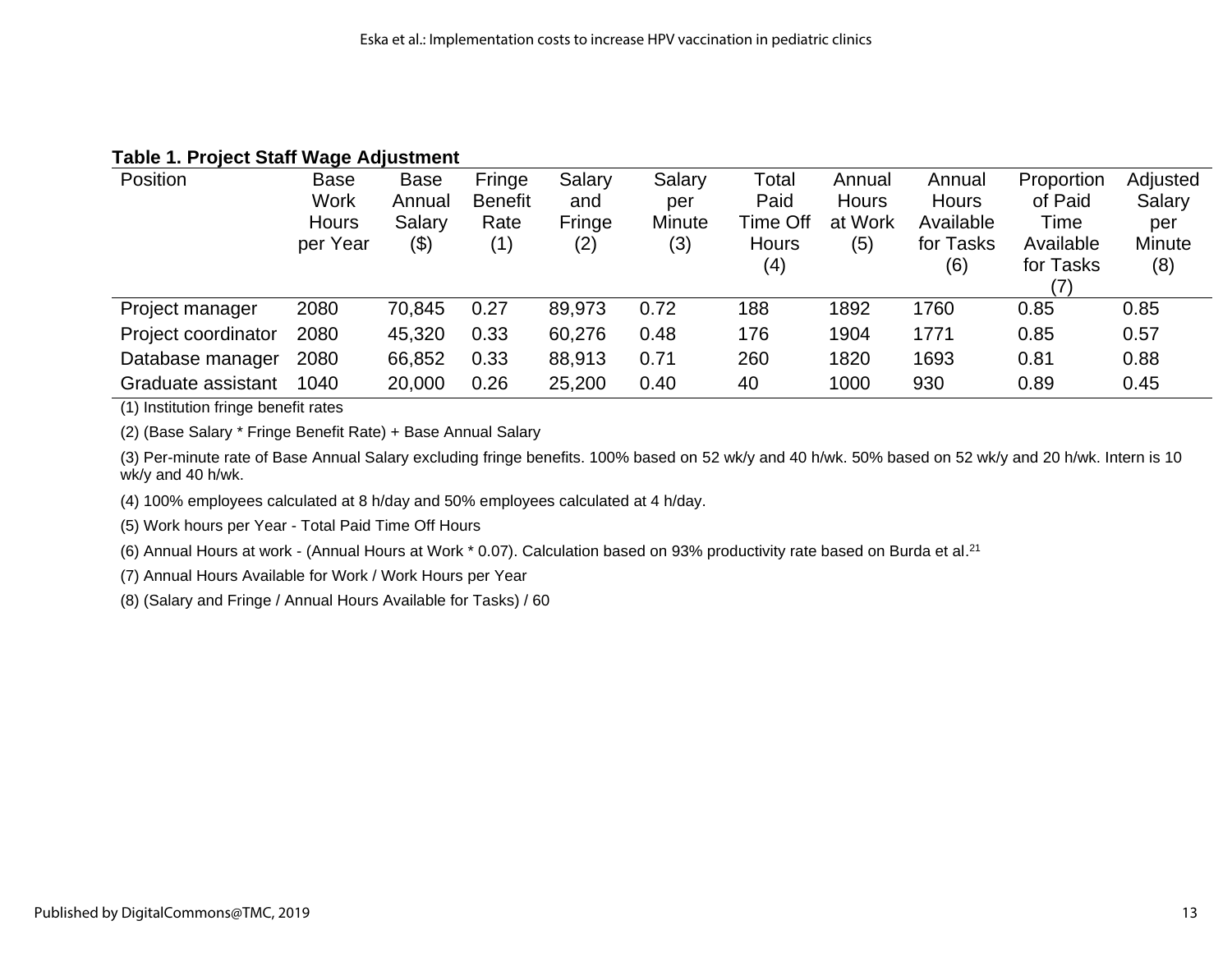## **Table 2. Strategy Implementation Costs**

| Resource Input                           | <b>Units</b> | Variable<br>Cost | Fixed<br>Cost | Average<br>Cost per<br>Clinic <sup>1</sup> |  |
|------------------------------------------|--------------|------------------|---------------|--------------------------------------------|--|
| <b>Total Program Implementation</b>      |              | \$53,617         | \$103,917     | \$4749                                     |  |
| <b>Assessment and Feedback (A&amp;F)</b> |              | \$35,334         |               | \$786                                      |  |
| Personal time (min)                      | 34,381       | \$29,546         |               | \$660                                      |  |
| UT project staff (min)                   | 27,904       | \$21,611         |               | \$501                                      |  |
| TCP clinic staff (min)                   | 6477         | \$7935           |               | \$159                                      |  |
| <b>Materials</b>                         |              | \$5788           |               | \$125                                      |  |
| A&F report packets (packets)             | 412          | \$4227           |               | \$95                                       |  |
| Resource packets (packets)               | 51           | \$456            |               | \$9                                        |  |
| Champion binders (binders)               | 51           | \$1105           |               | \$22                                       |  |
| <b>Provider Education</b>                |              | \$10,225         |               | \$368                                      |  |
| TCP staff time (min)                     | 13,260       | \$10,225         |               | \$368                                      |  |
| <b>Provider Reminders</b>                |              |                  | \$42,000      | \$824                                      |  |
| Contract services (services)             |              |                  | \$42,000      | \$824                                      |  |
| <b>Parent Education</b>                  |              | \$52             | \$55,228      | \$2126                                     |  |
| Mobile application (applications)        |              |                  | \$55,228      | \$2126                                     |  |
| <b>Training</b>                          |              |                  | \$6689        | \$231                                      |  |
| Personal time                            |              |                  | \$6689        | \$231                                      |  |
| UT project staff (min)                   | 700          |                  | \$782         | \$116                                      |  |
| TCP clinic staff (min)                   | 6092         |                  | \$5907        | \$115                                      |  |
| <b>Recruitment</b>                       |              | \$8058           |               | \$414                                      |  |
| UT project staff (min)                   | 10,070       | \$3423           |               | \$101                                      |  |
| Mileage (mi)                             | 1224         | \$655            |               | \$8                                        |  |
| Incentives (gift cards)                  | 141          | \$3525           |               | \$288                                      |  |
| Printed materials (pages)                | 2274         | \$455            |               | \$17                                       |  |

<sup>1</sup> Assessment and Feedback, Provider Education, and Provider/Parent Reminders were implemented in 51 clinics. Parent Education was implemented in 26 clinics.